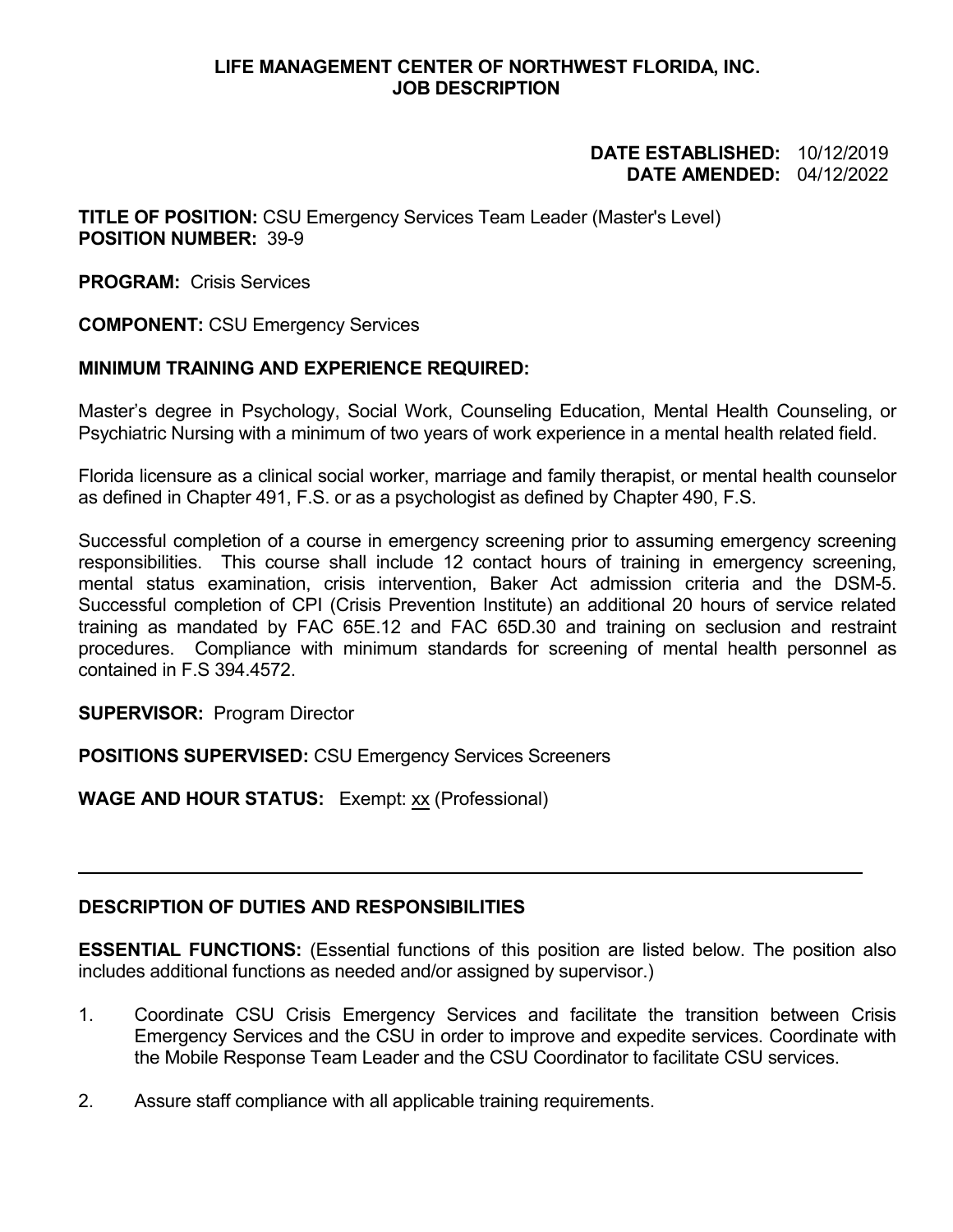- 3. Ensure consumer satisfaction surveys are completed according to indicated timeframes and frequencies.
- 4. Assure that clients meet eligibility requirements for the intended service and, if required, assure that client certifications are performed within the indicated time frames and documented in the client chart.
- 5. Evaluate staff performance; identify, document and develop corrective action plans for personnel performance problems.
- 6. Monitor budget and communicate variances to program director.
- 7. Assure staff compliance with Life Management Center's policies and procedures.
- 8. Assure full compliance with all applicable performance standards from external sources including contracts and third party requirements.
- 9. Assure that all staff is responsive to client needs and that regular review of progress and service plans are conducted.
- 10. Prepare required reports related to program efficiency.
- 11. Assure that staff are scheduled to meet all necessary staffing requirements to include ensuring vacancies or absences do not interrupt client service delivery, including filling in for vacancies as needed.
- 12. Initiate and participate in activities for staff, program and Center development.
- 13. Responsible for hiring, scheduling, training, disciplinary actions and/or terminations of Crisis Emergency Services staff.
- 14. On a daily and weekly basis review and document accordingly on all patient/client screenings, evaluations and interventions completed by CSU Emergency Service Screeners.
- 15. Provide after-hour consultation as needed with Crisis Emergency Services staff.

# **OTHER ESSENTIAL FUNCTIONS:**

- 1. Provide transportation of patients as needed.
- 2. Maintain eligibility to drive Center vehicles.
- 3. Coordinate and attend weekly supervision and staff meetings.
- 4. Complete emergency mental health evaluations and treatment plans.
- 5. Provide crisis counseling by phone and face-to-face.
- 6. Coordinate client service with other providers.
- 7. Provide crisis follow-up and referral services.